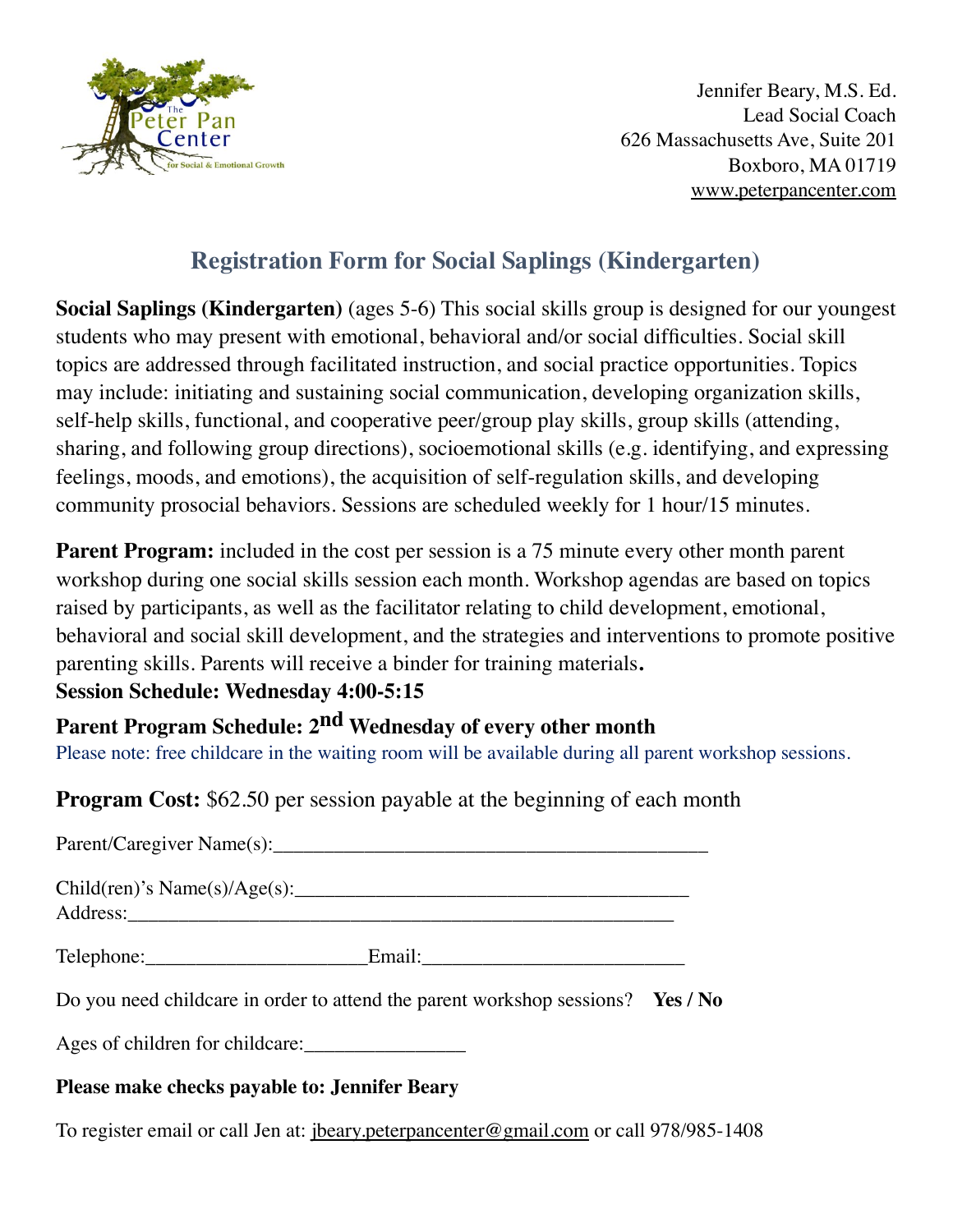629 Massachusetts Ave. Suite 201

Boxboro, MA 01719

 $(978)$  985-1408



**Parent Contact Form:**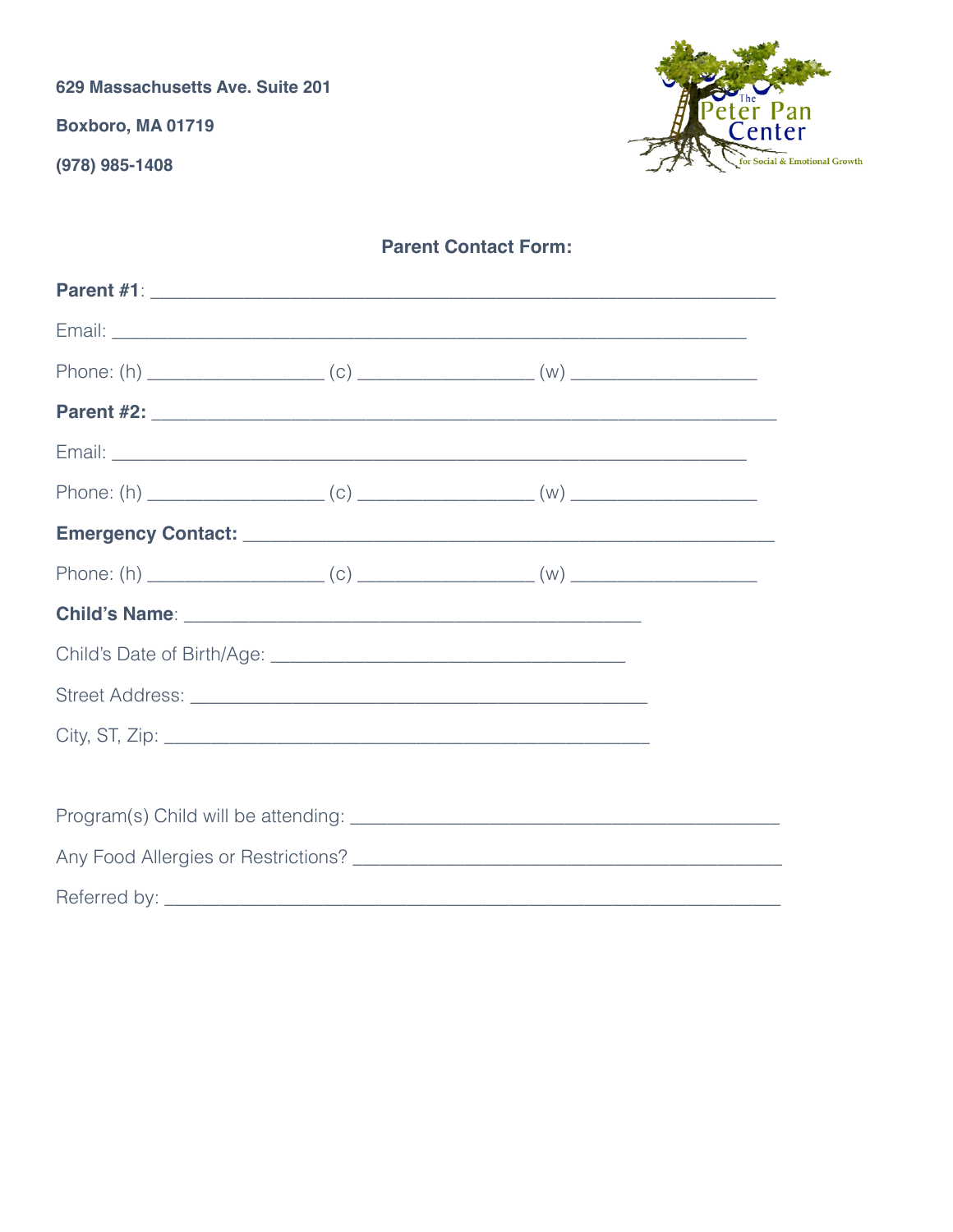#### **Waiver, Release of Liability, and Terms for Program Participation**

#### **Revised, March 2019**

**Please initial all pages, and sign below:**

**The Center's services may not be insurance-reimbursable.\* Payment for services is expected as services are delivered in the form of cash or check made out to directly to the service provider. Group programs during the school year are billed monthly with payment expected at the time of the first session of the month. Your child's placement in a group is guaranteed by the following month's tuition payments. If your child will be leaving the program or taking time off, please let us know a month in advance so that we can open up a spot for another child. For summer group programs payment is expected on the first session for all weeks the student will participate unless other arrangements have been made. No refunds are issued for missed group classes, but make-up opportunities may be made available. There will be a \$25.00 fee for returned checks.**

**Please provide 24 hour notice if your child will miss a session and you would like to request a make-up session.** 

**I**, \_\_\_\_\_\_\_\_\_\_\_\_\_\_\_\_\_\_\_\_\_\_\_\_\_\_\_\_\_\_\_(parent/guardian) of \_\_\_\_\_\_\_\_\_\_\_\_\_\_\_\_\_\_\_\_\_\_\_\_\_\_\_\_\_\_\_\_\_\_(child), **hereby grant permission for his/her participation in programs at the Peter Pan Center for Social & Emotional Growth, and release the center, Jillian Goodrich, Jennifer Beary or provider of service, from liability for the standard type of unforeseeable accidents such as between-peer-child incidents, communicable colds, etc. "acts of God"/weather, and other similar accidents on and offsite of the center.** 

**If an accident requiring urgent medical treatment occurs, I agree to allow the program staff to call an ambulance on my child's behalf, and release the specifics of the accident to the treating medical personnel/hospital. I am providing my child's current health insurance information in case it is needed.**

| <b>Name of Health Insurance</b><br><b>Carrier:</b> |  |  |
|----------------------------------------------------|--|--|
| <b>Child's Personal ID#:</b>                       |  |  |
| Group ID#:                                         |  |  |

**\_\_\_\_ I understand that if my child engages in bolting, physical aggressions towards peers or staff/adults at the center, tantrum-behaviors, self-injurious behaviors or any other behaviors that pose a risk to self and others, he/she may be asked to leave the program immediately, with no tuition refund to be issued.**